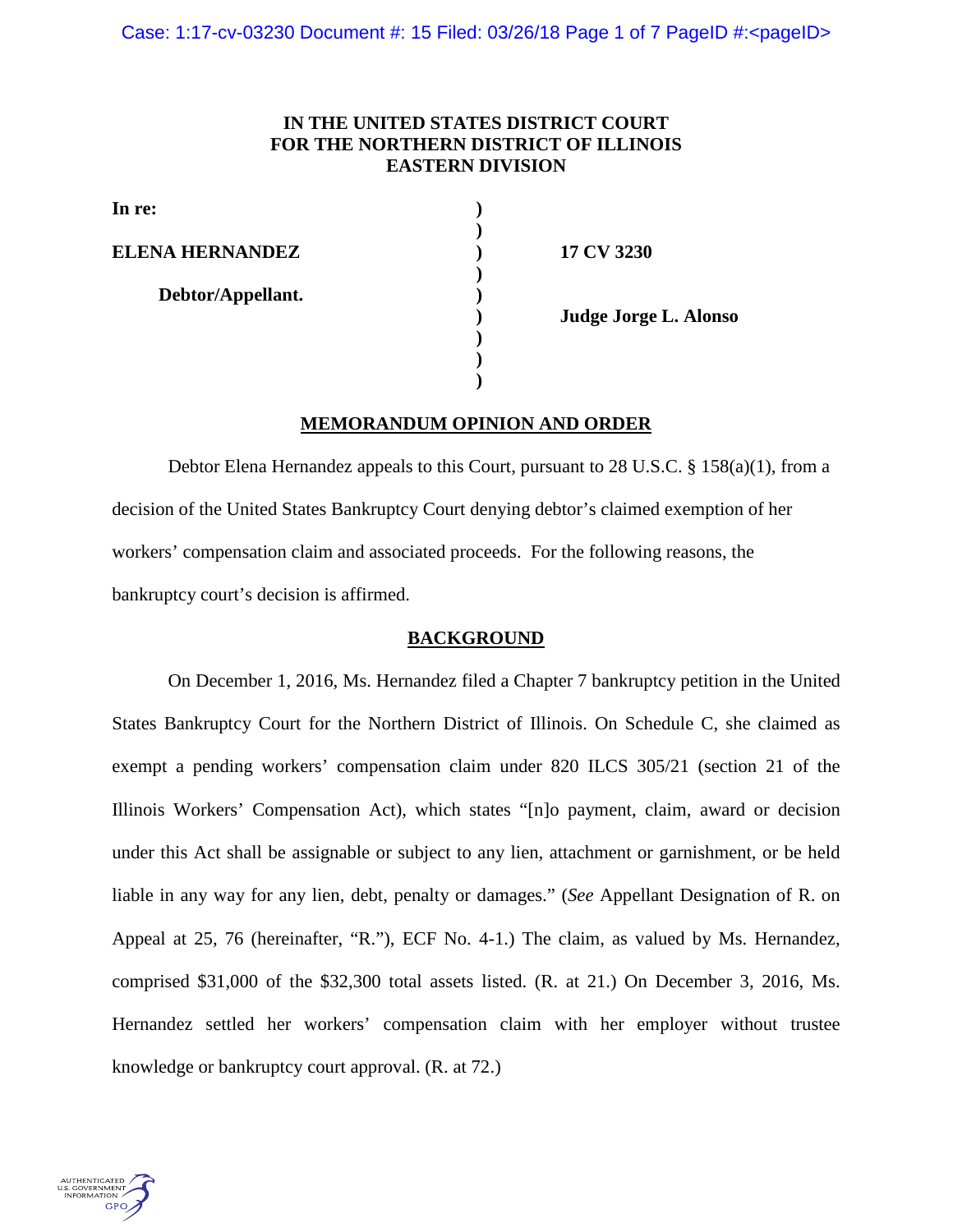## Case: 1:17-cv-03230 Document #: 15 Filed: 03/26/18 Page 2 of 7 PageID #:<pageID>

The creditors identified by Ms. Hernandez in her Chapter 7 bankruptcy petition consist solely of medical providers. (R. at 29–32.) Included therein are Marque Medicos Fullerton, LLC, Medicos Pain and Surgical Specialists, S.C., and Ambulatory Surgical Care Facility, LLC (together, the "Objecting Creditors")—certain medical providers who provided services to Ms. Hernandez for the injury associated with her workers' compensation claim. (*Id.*) On February 3, 2017, the Objecting Creditors filed an objection to Ms. Hernandez's claimed exemption. (Appellant Br. at 2 (citing R. at 71).)

On April 12, 2017, the bankruptcy court held a hearing on the objection. (Apr. 12, 2017 Tr. at 1, ECF 5.) Ms. Hernandez maintained that "under Illinois law [] a workers' compensation claim award that is properly listed is 100 percent exempt." (*Id.* at 8:23–25.) The Objecting Creditors contended that exempting the claim would "write [them] out of [their] statutory rights under Illinois law to participate and protect [their] rights" regarding payment for medical services rendered. (*Id.* at 3:21–23.) The bankruptcy court sustained the objection and denied Ms. Hernandez's claimed exemption of the proceeds associated with her workers' compensation claim. (R. at 90.)

On April 27, 2017, Ms. Hernandez filed a motion for leave to appeal an interlocutory order, which this Court granted. (R. at 92–93.) This appeal followed.

#### **DISCUSSION**

"In an appeal from a bankruptcy court's decision, . . . the bankruptcy court's findings of fact are upheld unless clearly erroneous and the legal conclusions are reviewed *de novo*." *In re A-1 Paving & Contracting, Inc.*, 116 F.3d 242, 243 (7th Cir. 1997). "A debtor's entitlement to a bankruptcy exemption is a question of law*.*" *Matter of Yonikus*, 996 F.2d 866, 868 (7th Cir. 1993), *abrogated on other grounds by Law v. Siegel*, 134 S. Ct. 1188 (2014).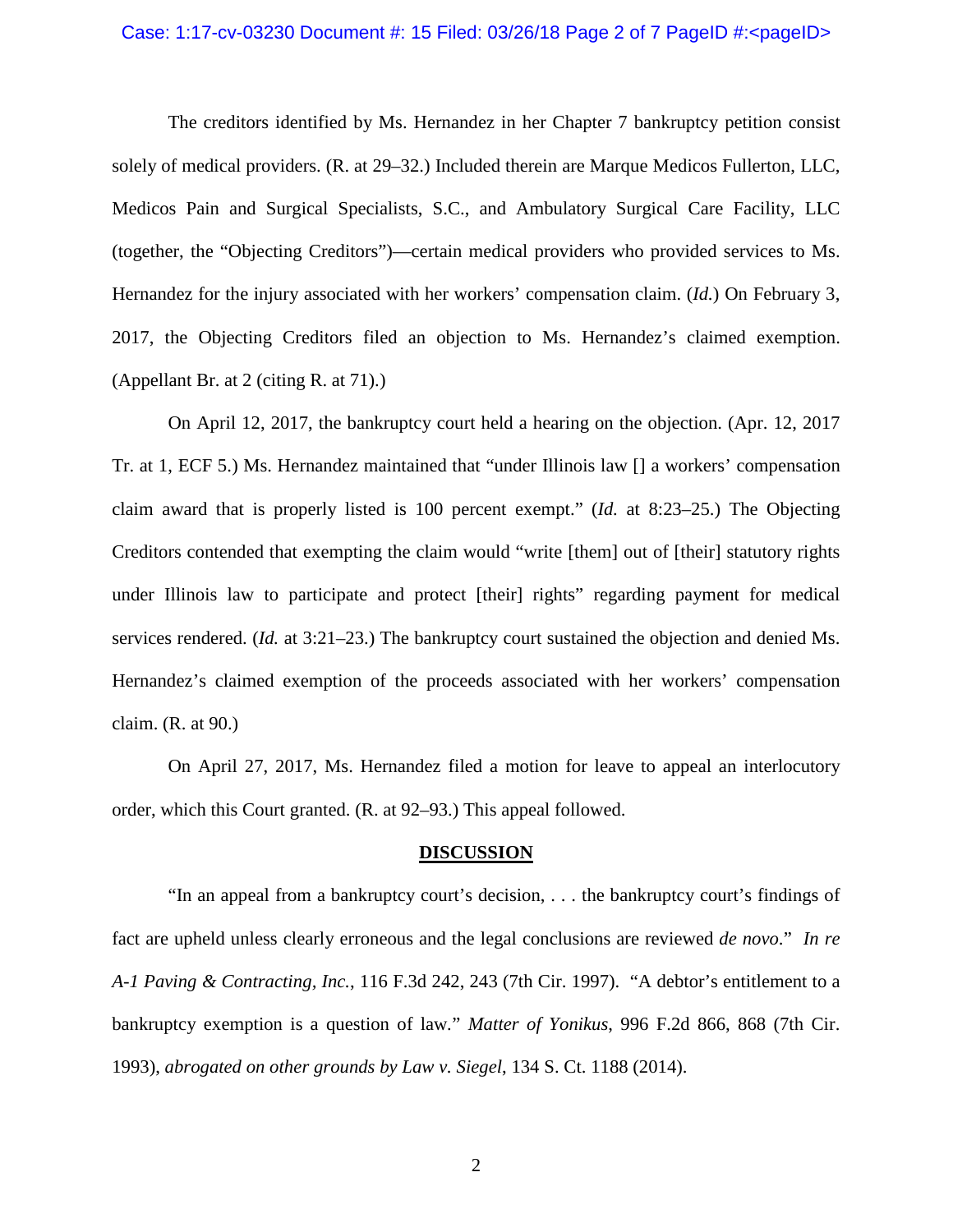## Case: 1:17-cv-03230 Document #: 15 Filed: 03/26/18 Page 3 of 7 PageID #:<pageID>

Chapter 7 of the Bankruptcy Code provides "an insolvent debtor the opportunity to discharge his debts by liquidating his assets to pay his creditors." *Law*, 134 S. Ct. at 1192. The filing of a bankruptcy petition under Chapter 7 creates an estate inclusive of "all legal and equitable interests of the debtor in property as of the commencement of the case." 11 U.S.C. § 541(a)(1). Essentially all the debtor's property, including any causes of action, becomes property of the bankruptcy estate. *Putzier v. Ace Hardware Corp.*, 50 F. Supp. 3d 964, 982 (N.D. Ill. 2014). The bankruptcy estate is placed under the control of a trustee, 11 U.S.C. § 704, who alone "is responsible for managing liquidation of the estate's assets and distribution of the proceeds." Law, 134 S. Ct. at 1192. "This exclusive authority [to administer and dispose of the estate] includes the right to pursue the debtor's pre-petition causes of action." *Putzier*, 50 F. Supp. 3d at 982.

Pursuant to 11 U.S.C. § 522(b), a debtor may exempt certain property. Exempt property is "removed from the sweeping scope of the bankruptcy estate" and not liquidated to satisfy creditor claims. 11 U.S.C. § 522(c); *Matter of Yonikus*, 996 F.2d at 870. Illinois has opted out of the federal exemption scheme in 11 U.S.C. § 522(d) of the Bankruptcy Code, 735 ILCS 5/12- 1201, and an Illinois debtor can "utilize only those exemptions allowed under Illinois law." *In re Swiontek*, 376 B.R. 851, 864 (Bankr. N.D. Ill. 2007). To exempt property, debtors must claim the property as exempt in the schedule of assets of their bankruptcy petition. Fed. R. Bankr. P. 4003(a). An exemption can only be claimed on property after it is first part of the bankruptcy estate. *Matter of Yonikus*, 996 F.2d at 869. Once the debtor claims property as exempt, the trustee or creditors may object to the claimed exemption. 11 U.S.C. §522(l). The bankruptcy court then determines whether the property is exempt. *See* Fed. R. Bankr. P. 4003(c). Under Illinois law, the court may exempt property with respect to certain claims, without exempting it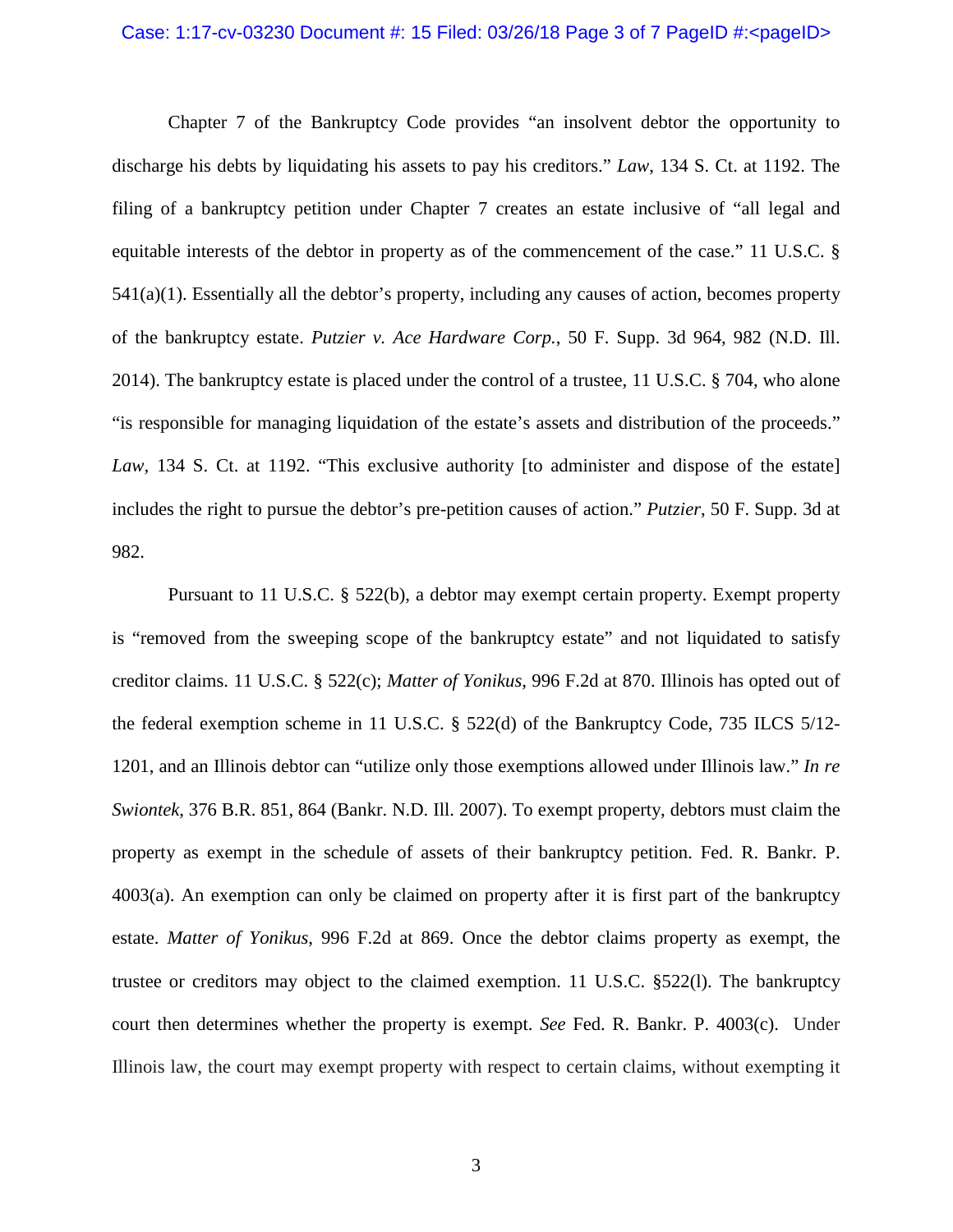#### Case: 1:17-cv-03230 Document #: 15 Filed: 03/26/18 Page 4 of 7 PageID #:<pageID>

with respect to all claims. *In re Fisherman*, 241 B.R. 568, 574-75 (Bankr. N.D. Ill. 1999) (exemptions may be "valid as to some claims" but "invalid as to others"); *see also In re Eichhorn*, 338 B.R. 793, 797 (Bankr. S.D. Ill. 2006) (property held in tenancy by the entirety is exempt from claims against only one of the tenants, but not exempt from claims in which all tenants are liable). Such a result does not run afoul of the Bankruptcy Code, which broadly empowers states to define the scope of their exemptions. *See In re Ondras*, 846 F.3d 33, 35-36 (7th Cir. 1988) (holding that 11 U.S.C. § 522 does not prohibit state exemption scheme that "place[s] property beyond the reach of only certain creditors (*i.e.* contract creditors) while keeping the property within the reach of other creditors [*i.e.*] tort creditors").

Ms. Hernandez, relying on *In re McClure*, 175 B.R. 21 (Bankr. N.D. Ill. 1994), contends that her claim and any associated proceeds are entirely exempt under section 21 of the Illinois Workers' Compensation Act ("WCA"). In *McClure*, the bankruptcy court held the language of section 21—"[n]o payment, claim, award or decision under [the WCA] shall be assignable or subject to any lien, attachment or garnishment, or be held liable in any way for any lien, debt, penalty or damages"—exempts workers' compensation claims from any bankruptcy estate, even though it does not explicitly mention bankruptcy or "employ the words 'exemption' or 'exempt.'" *Id.* at 23.

The Court fully agrees with the *McClure* decision that, based on section 21, workers' compensation claims are exempt from a debtor's bankruptcy estate as against general creditors. But critically, in 2005, eleven years after *McClure* was decided, the Illinois General Assembly amended the WCA. The Court agrees with the Objecting Creditors that, based on the text of the 2005 Amendments, workers' compensation claims and associated proceeds are not exempt with respect to pertinent medical providers.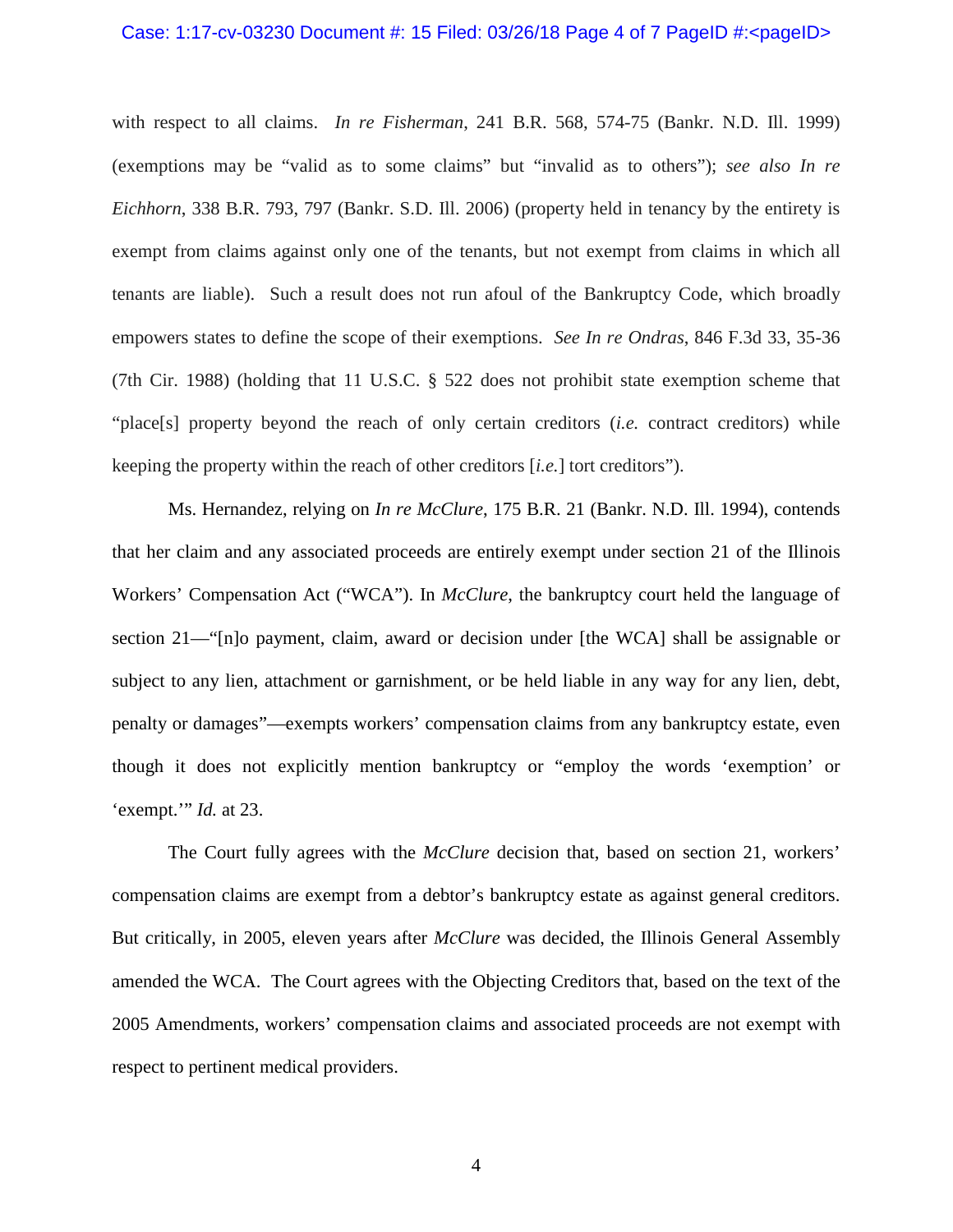## Case: 1:17-cv-03230 Document #: 15 Filed: 03/26/18 Page 5 of 7 PageID #:<pageID>

The 2005 amendments significantly altered the WCA by establishing a fee schedule limiting what medical providers can collect for certain procedures, 820 ILCS 305/8.2(a), and adding several provisions governing how medical providers bill and receive payment. Medical providers, upon becoming aware an injury is work-related, are required to bill employers directly, instead of employees. 820 ILCS 305/8.2(d). During the pendency of any dispute between the employee and employer over whether the injury is compensable under the WCA, medical providers are to "cease any and all efforts to collect payment" from the employee, 820 ILCS 305/8.2(e-5), (e-10), but any statute of limitations or statute of repose applicable to the provider's collection efforts is tolled. *Id.* Although collections must cease while the dispute is pending, "[u]pon a final award or judgment by an Arbitrator or the [Illinois Workers' Compensation] Commission, or a settlement agreed to by the employer and the employee, a provider may resume any and all efforts to collect payment from the employee for the services rendered to the employee and the employee shall be responsible for payment of any outstanding bills for a procedure, treatment, or service rendered by a provider." 820 ILCS 305/8.2(e-20).

The 2005 amendments to the WCA strike a balance by expanding benefits, regulating and restricting what medical providers can charge via the fee schedule, and prohibiting collection efforts against an employee while a dispute over her workers' compensation claim is pending, all of which benefits the employee—in exchange for protecting the medical providers' ability to resume collection efforts against the employee if her disputed claim is ultimately resolved against her, or, more to the point, if she settles with the employer, 820 ILCS 305/8.2(e-5), (e-10), (e-20). The Court is not persuaded that the Illinois legislature devised this complex process, with the stated intent to "hold down . . . medical costs to injured workers . . . in a way that does not harm the injured workers' ability to access quality health care," 94th Ill. Gen. Assem., Senate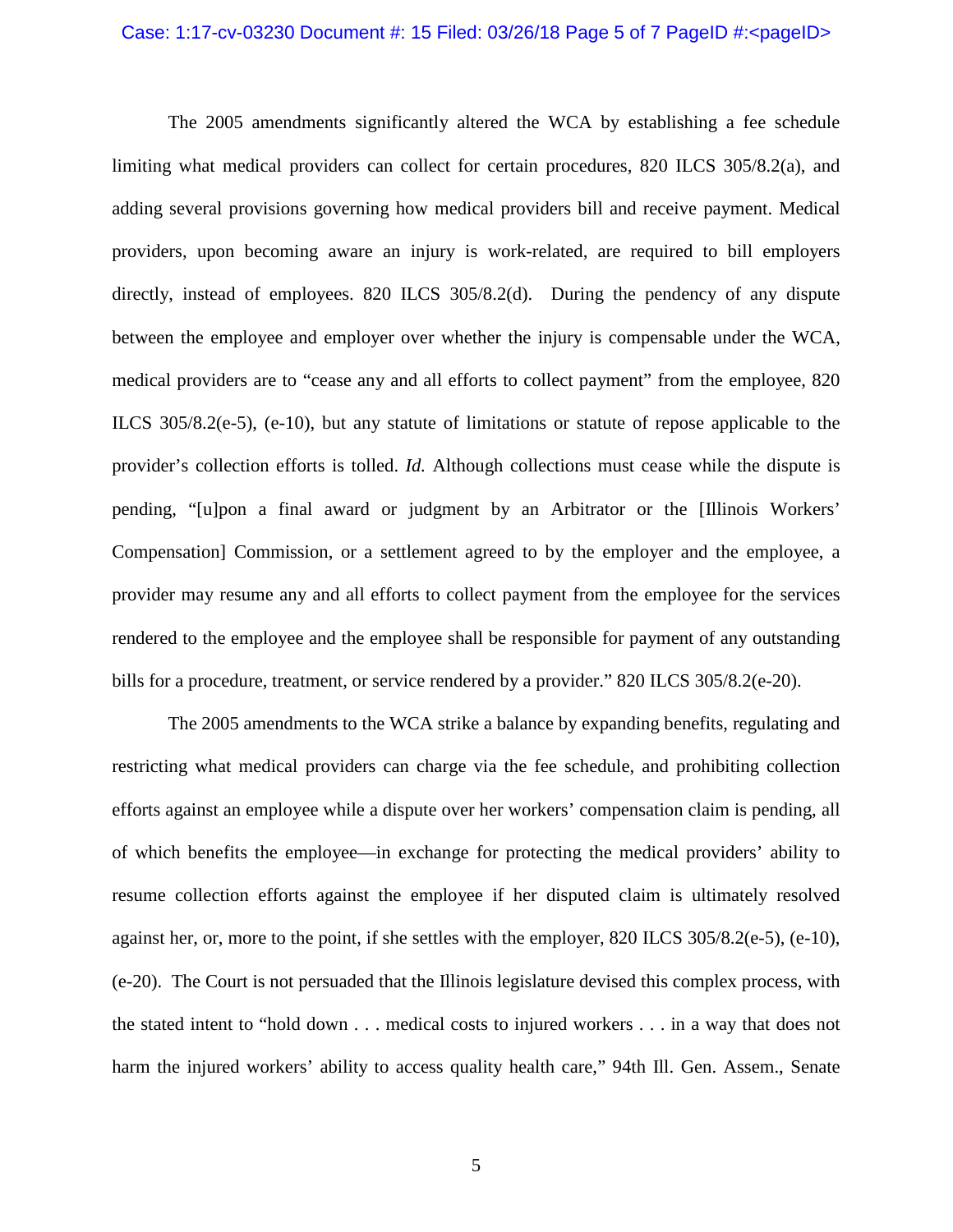Proceedings, May 26, 2005, at 85 (statements of Senator Cronin), but at the same time intended that the very medical providers whose right to collect payment the legislature sought to protect, and whose services are integral to the workers' compensation system, should not be able to resort to legal process to obtain payment from an injured employee who has settled her claim with her employer.

"A court must . . . interpret [a] statute as a symmetrical and coherent regulatory scheme [and] fit, if possible, all parts into an harmonious whole." *See Food & Drug Admin. v. Brown & Williamson Tobacco Corp.*, 529 U.S. 120, 132-33 (2000) (internal citations and quotation marks omitted). A court's "primary goal" in construing a statute is "to ascertain and give effect to the intention of the legislature . . . by reading the statute as a whole and considering all relevant parts." *Sylvester v. Indus. Comm'n*, 756 N.E.2d 822, 827 (Ill. 2001). Further, the Court must "construe the statute so that each word, clause, and sentence, if possible, is given a reasonable meaning and not rendered superfluous, avoiding an interpretation which would render any portion of the statute meaningless or void[, and] presume that the General Assembly did not intend absurdity, inconvenience, or injustice." *Id.* (internal citations omitted). The debtor argues that the 2005 amendments never mention or alter the language of section 21 and simply have no bearing on it, but to accept that interpretation would be to ignore these principles of statutory construction. The debtor's reading does not make of the WCA a "symmetrical and coherent regulatory scheme," nor does it "fit . . . all parts into an harmonious whole," give each part of the statute a reasonable meaning, or avoid absurdity. The debtor interprets the statute to specifically provide that medical providers may collect payment for their services from the injured employee after her disputed claim has been resolved—except when they have to resort to legal process to do so. This interpretation is not reasonable.